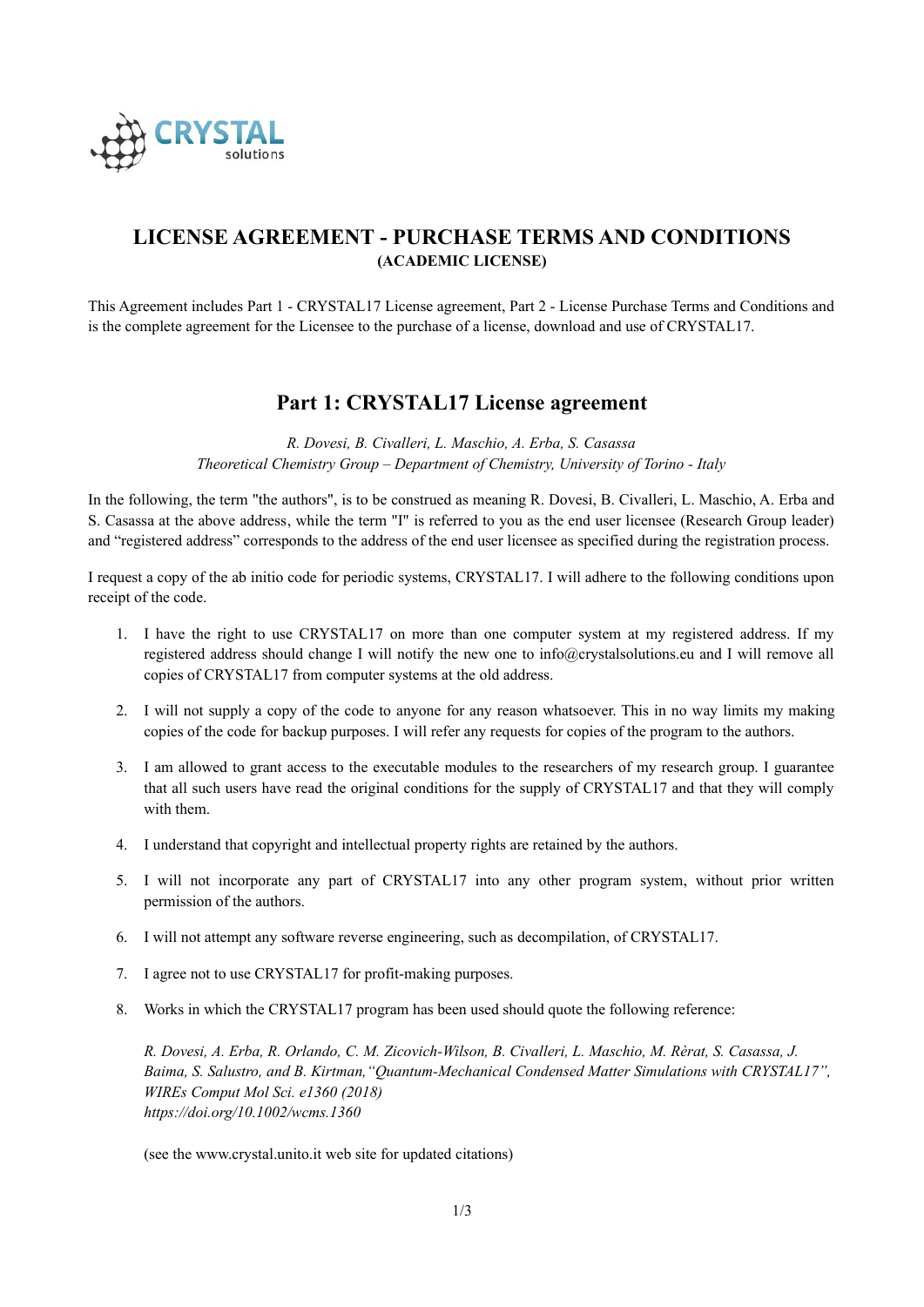

9. To refer to specific options and technical details of the CRYSTAL17 implementation please quote:

*R. Dovesi, V.R. Saunders C. Roetti, R. Orlando, C.M. Zicovich-Wilson, F. Pascale, B. Civalleri, K. Doll, N.M. Harrison, I.J. Bush, Ph. D'Arco, M. Llunell, M. Causà, Y. Noël, L. Maschio, A. Erba, S. Casassa "CRYSTAL17 User's Manual", University of Torino, Torino, 2017*

10. References to specific algorithms as implemented in CRYSTAL17 can be found either at [http://www.crystal.unito.it](http://www.crystal.unito.it/) under the "Theoretical background" section or in the CRYSTAL17 output file.

It would be appreciated if a copy of such publications were sent to the authors (crystal@unito.it).

I understand that no large program such as CRYSTAL17 can be considered to be bug free, and accordingly the authors supply the software on an "as is" basis, with no additional responsibility or liability or warranty of merchantability or fitness for a particular purpose. I agree to report any difficulties encountered in the use of CRYSTAL17 to the authors.

## **Part 2: Purchase Terms and Conditions**

These are the terms and conditions according to which Aethia S.r.l. ("we" or "us") licenses end users ("you") the right to download and use CRYSTAL17.

### **1. CRYSTAL distribution**

- i. CRYSTAL17 is distributed through the website [http://www.crystalsolutions.eu](http://www.crystalsolutions.eu/) within the agreement between the Department of Chemistry of the University of Torino and Aethia S.r.l.
- ii. CRYSTAL17 for Unix/Linux/MacOSX is supplied as binary executables or object files for a number of supported architectures (see http:/[/www.crystal.unito.it](http://www.crystal.unito.it/) → Platforms).
- iii. CRYSTAL17 for Windows is supplied as a self extracting file, including the graphical package Crgra, and a Windows interface written to prepare the input and submit jobs.
- iv. Precompiled executables include sequential (crystal, properties) and replicated data parallel version (Pcrystal). The massive parallel version (MPPcrystal) is only supplied as object files.
- v. A new web-based tool, CRYSPLOT, is freely available to visualize and plot properties computed with CRYSTAL. If you use it and make plots to be included in any publication please quote:

*G. Beata, G. Perego and B. Civalleri "CRYSPLOT: a new tool visualize physical and chemical properties of periodic systems"*

(see the *http://crysplot.crystalsolutions.eu* web site for updated citations)

#### **2. Download**

We will enable you to download CRYSTAL17 from the website [http://www.crystalsolutions.eu](http://www.crystalsolutions.eu/) after you have completed the "Check out" session and we have received the full payment of the price for it. You will be able to download an indefinite number of executable copies. In order to properly run CRYSTAL17, the computers where it will be downloaded and used shall run as their operating system either Windows (if you download the Windows version) or Unix/Linux/MacOSX (if you download the Unix/Linux/MacOSX version).